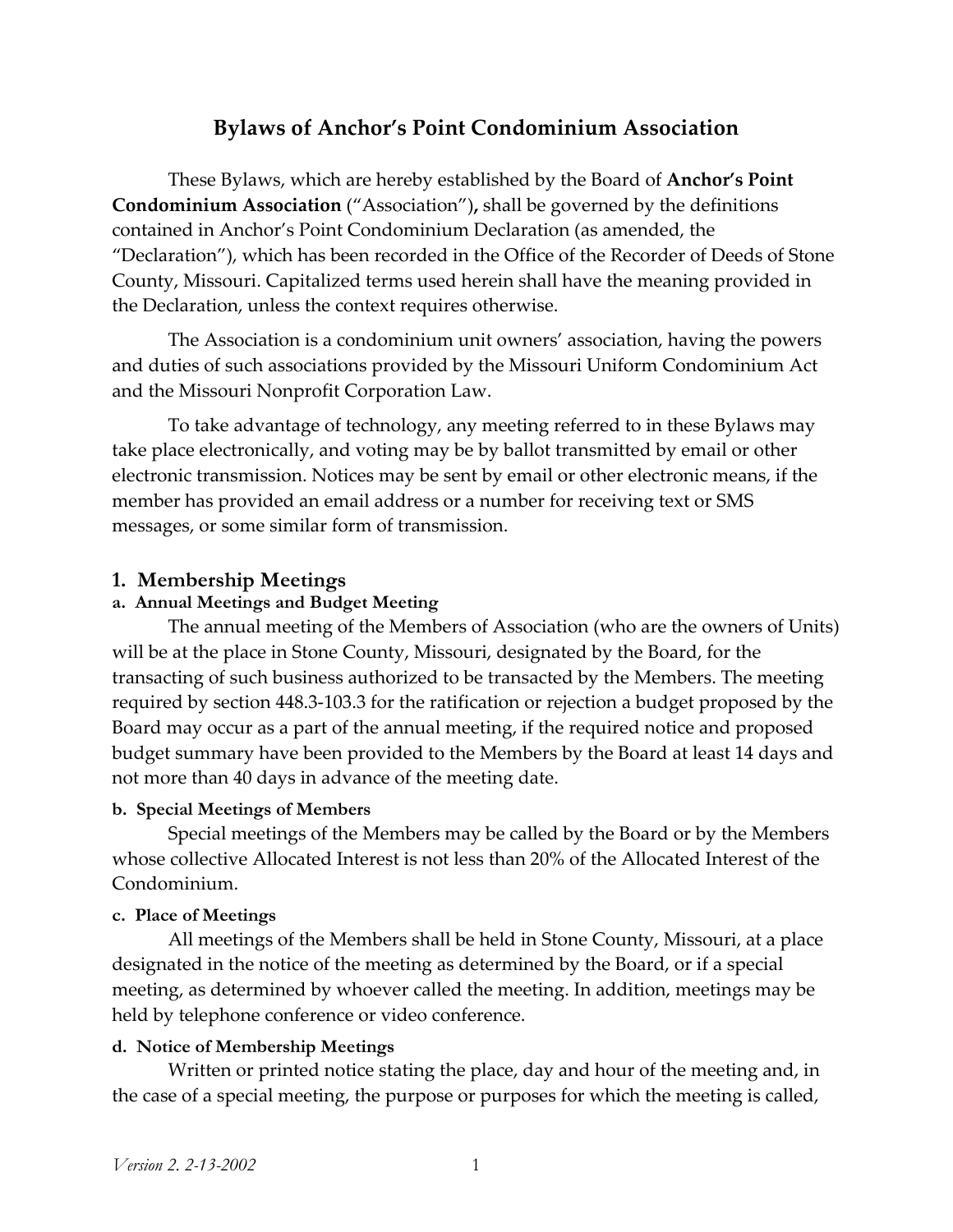shall be delivered not less than ten nor more than 30 days before the date of the meeting, either personally, by mail, or by email, by the officer or persons calling the meeting, to each Member of record entitled to vote at the meeting.

If mailed, the notice shall be deemed to be delivered when deposited in the United States mail in a sealed envelope addressed to the Member at his/her address as it appears on the records of the Association, with postage thereon prepaid, or if the Association has no record of the address, then the notice shall be addressed to the Unit owned by the member.

The notice of any meeting at which a budget proposed by the Board shall be voted on shall be mailed to each owner's address as shown by the records of the Stone County Assessor, unless the Member has notified the Board of a different address for mailing such notices.

If all of the Members shall meet at any time and place and consent to the holding of a meeting, such meeting shall be valid, without call or notice, and at such meeting any business of the Association may be undertaken.

### **2. Voting**

## **a. Closing of Record of Ownership**

The Board of the Association may close its records of membership in the Association for a period not exceeding 40 days preceding the date of any meeting of the Members. If the Board shall not have closed its records or set a date for the determination of voting rights, then only those persons shall be entitled to vote whose names were of record 5 days previous to the date of the meeting, as shown by deed bearing the stamp of the Stone County Recorder's office.

#### **b. Voting List**

Each Member shall be entitled to a copy of the list of members entitled to vote at a meeting with Allocated Interest held by each Member (the "Voting List"). The Voting List shall be kept by the Secretary of the Board and be available at the time and place of the meeting, subject to the inspection of any Member at the meeting.

#### **c. Counting Votes**

Each Member shall be entitled to have a vote as provided in the Declaration, with the weight of the vote corresponding to the interest in Common Elements that goes with each Member's Unit, which is referred to as the Allocated Interest or Share.

### **d. Quorum**

Twenty percent of the Shares, as shown by the Declaration, either in person or by proxy, shall constitute a quorum at any meeting of the membership. If a quorum is not present, a meeting may be conducted informally, but no votes may be taken.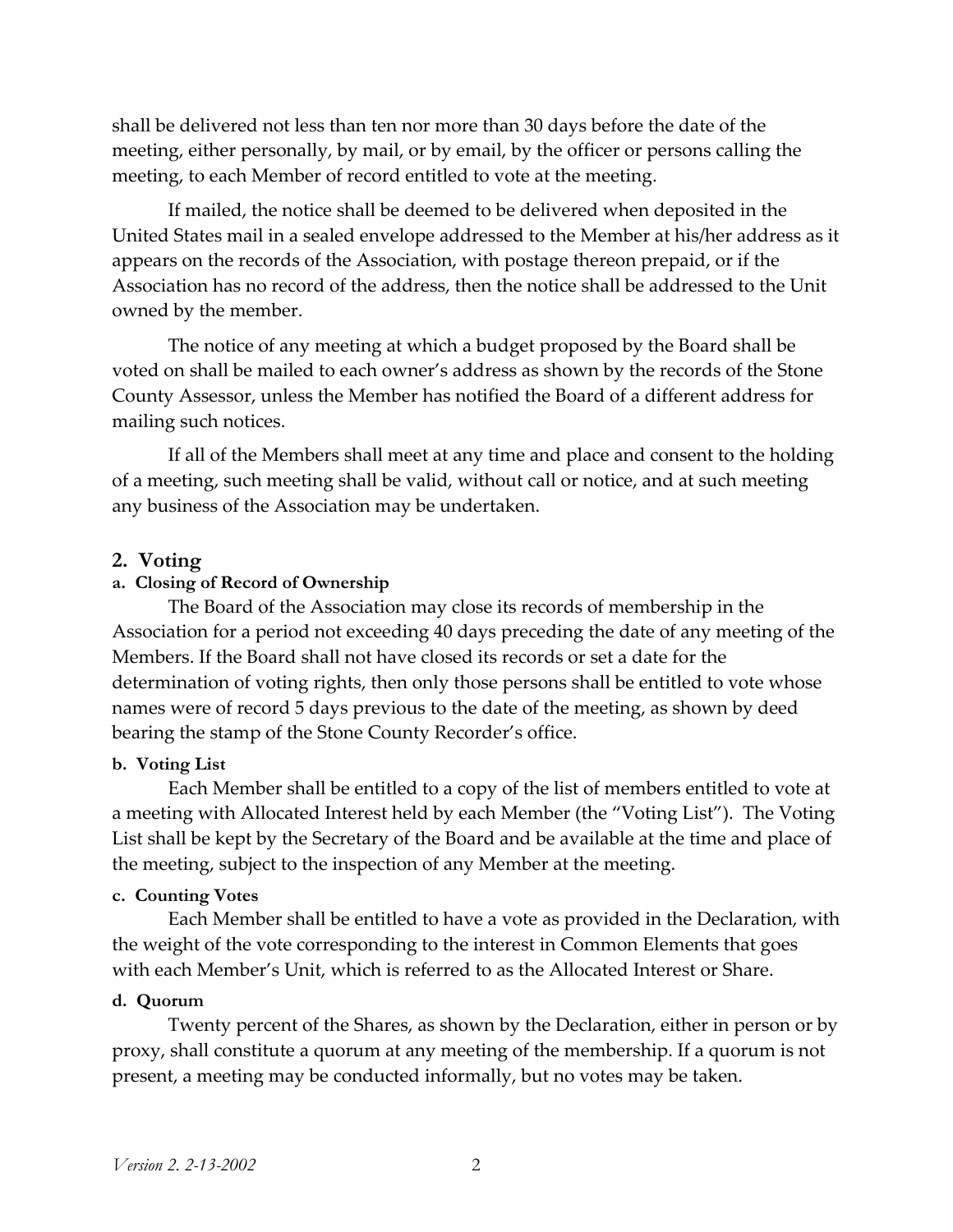With respect to the ratification of a budget submitted by the Board, if no quorum is present in person or by proxy, the proposed budget shall take effect as proposed.

### **e. Proxies**

At all meetings of Members, a Member may vote by proxy executed in writing by the Member (or by a representative designated in writing by the Members who own the Unit for which the proxy is given). The proxy shall be filed with the Secretary of the Board before or at the time of the meeting.

## **3. Election of Directors**

At each annual meeting the Members shall elect three Directors from the Members of the Association to serve as the Board. Each Board member shall serve a three-year term [or staggered terms].

The Board shall have a meeting at least annually immediately after and at the same place as the annual meeting of the Members. The Board may provide by resolution the time and place, either within or without the State of Missouri, for the holding of additional regular meetings with notice of such resolution to all of the Board.

The Board shall elect from its membership a President, who shall preside over the meetings of the Board and of the Members. The Board also shall elect a Secretary, who shall keep the minutes of all of the meetings of the Board and of the Membership who shall in general perform all of the duties incident to the office of the Secretary; and further, the Board shall elect a Treasurer, who shall keep the financial records and books of account of the Association. The Board may choose to elect a Vice President from the Board membership, to serve in the absence of the President.

Two-thirds of the members of the Board shall constitute a quorum. The Board shall not receive any compensation except as is allowed by the approval of the budget by the Members. A member of the Board shall be subject to removal with or without cause at any time by the vote of two-thirds of the Allocated Interest as voted by the Members at a meeting called for that purpose.

## **4. Powers of Board**

The Board shall have the powers, duties, rights and privileges, the act or the exercise of which shall be paid for out of the Association's funds, to do all things and perform all duties required of and imposed upon the Association by the Declaration (as amended and supplemented) and the Missouri Nonprofit Corporation Law, which are in the best interests of the Association, or which the Board deems necessary to preserve and protect the Common Areas. The Board shall be the sole judge as to the appropriate maintenance of the Common Areas.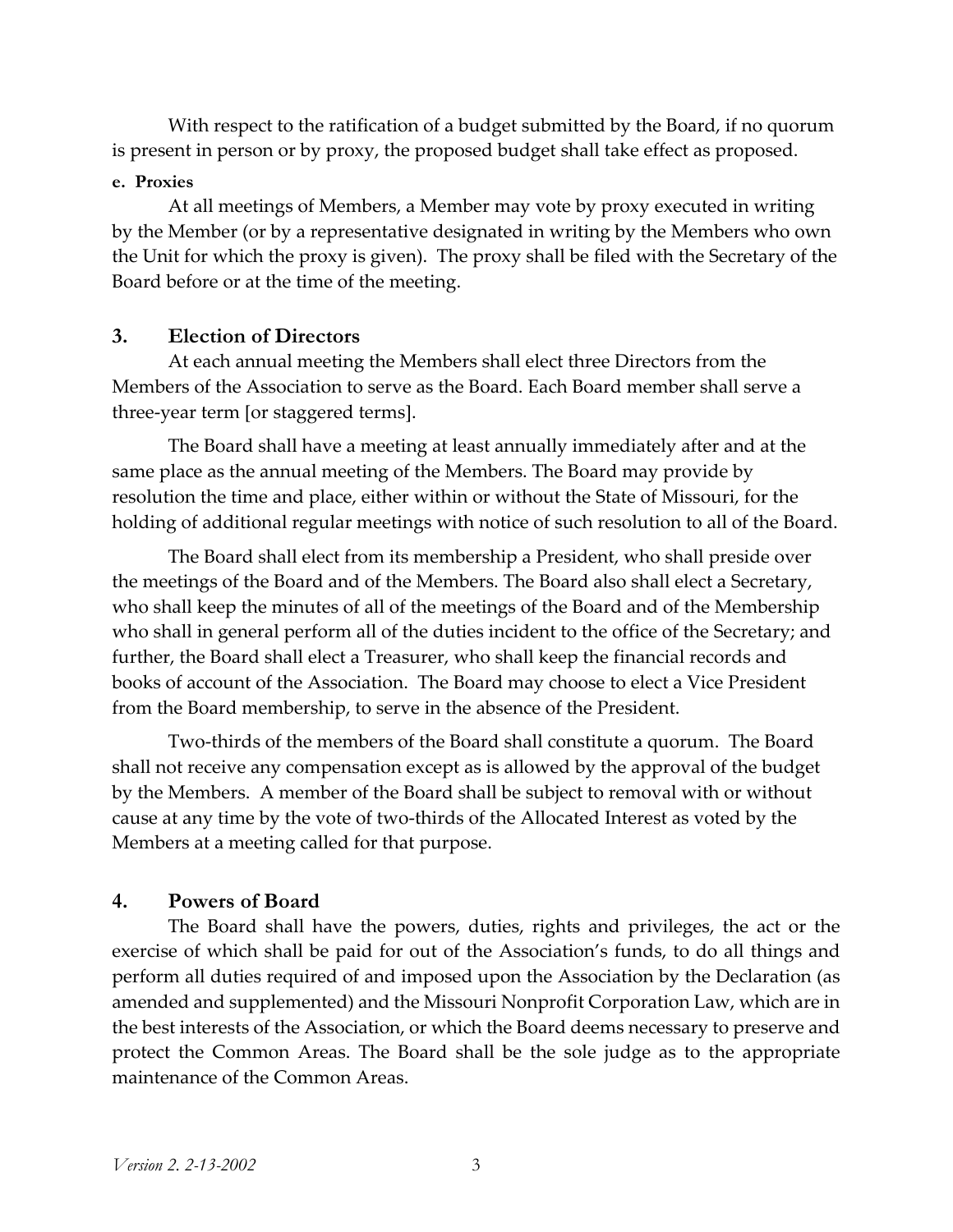In addition, the Board has the following powers:

(a) To estimate the cost of the expenses of administration, modification, maintenance and repair of any real or personal property belonging to the Association or dedicated to the use of the members of the Association, any contracted or leased facilities and of all exterior portions of the improvements and property, and after determining the amount required annually for such purposes, submit a budget to the members as required by law, and to cause estimates to be made for the computation of replacement reserve funding and to collect common expense and special assessments from the members and deposit such collections in the proper funds, in accord with the Declaration, such fund to be held, managed and administered by the Board.

(b) To obtain a policy or policies of insurance, in accord with the requirements of the Declaration and Missouri law. The Board is further authorized to purchase policies of workers' compensation insurance to the extent necessary to comply with Missouri law, if required.

(c) To furnish, within ten days upon request of any Unit owner and payment of a reasonable fee therefor, a statement of that owner's account setting forth the amount of any unpaid assessments, whether general or special, or other charges; to keep detailed, accurate records in chronological order of the receipts and expenditures, specifying and itemizing the maintenance and repair expenses of each and any other expenses incurred, whether general or special, and to make such records available for examination by the Unit owners at all reasonable times.

(d) To designate, hire, employ and remove personnel necessary for the maintenance, modification, repair and replacement of the Association's property.

(e) To retain and from time to time contract for the services of attorneys and accountants.

(f) To reconstruct, repair, replace or refinish any improvement; construct, pave, paint, repair, replace or refinish the entrance area and/or entrance drive; replace injured or diseased trees or other vegetation and plant trees, shrubs, annuals and perennials, and ground cover to the extent that the Board deems necessary or desirable for the conservation of water and soil and for aesthetic purposes; and place, maintain or repair signs as deemed appropriate for the proper identification, use and regulation of the Association.

(g) To purchase or otherwise acquire, or provide for the furnishing of, any other materials, supplies, labor, services, maintenance, repairs, structural alterations, insurance or assessments which the Board is required to secure or pay for pursuant to the terms of the Declaration or these Bylaws, or which in the Board's opinion shall be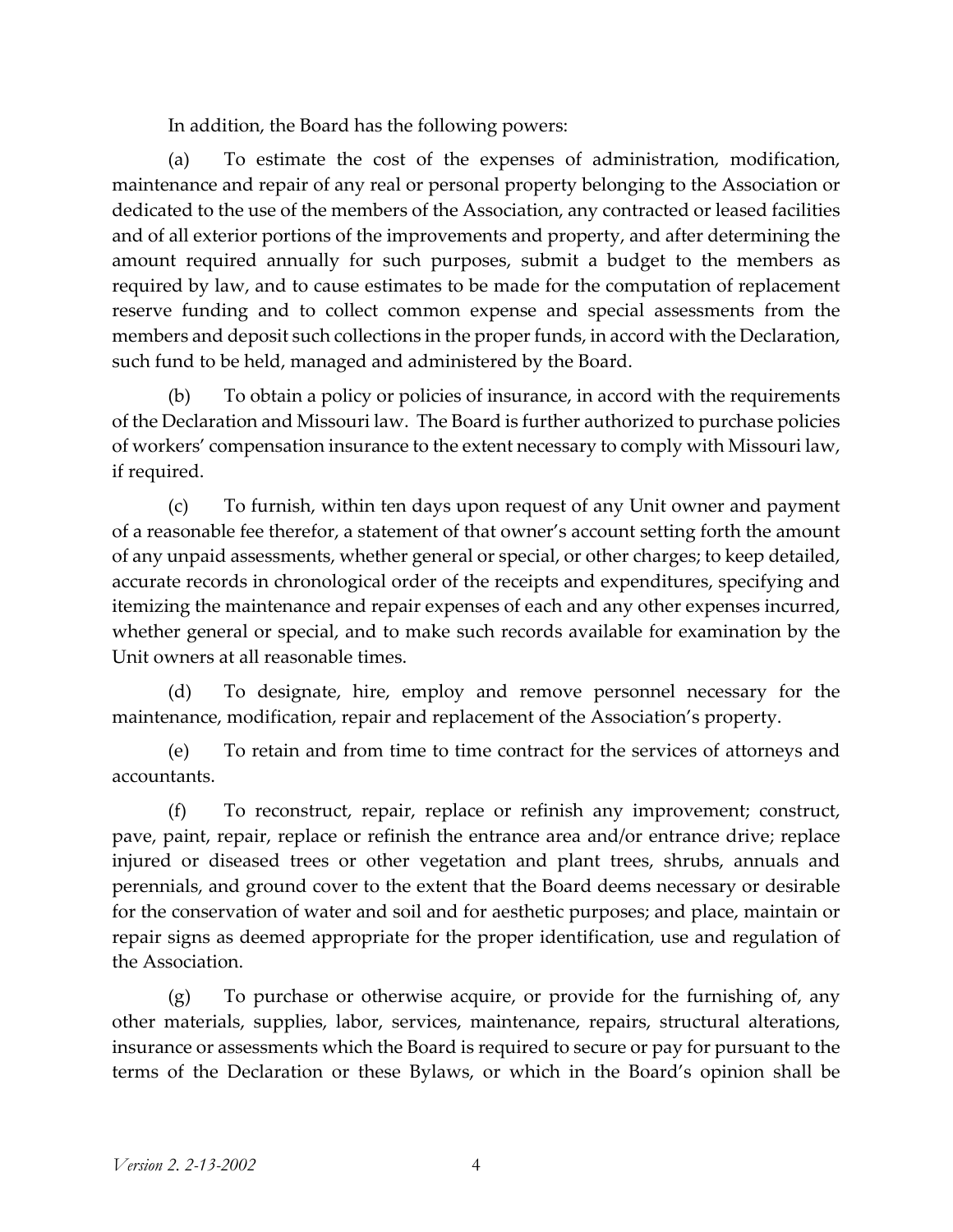necessary or proper for the maintenance and operation of the property as a residential development or for the enforcement of these restrictions.

(h) To discharge any mechanic's lien or encumbrance levied against the Association's property or any part thereof which may in the opinion of the Board constitute a lien against that property, rather than merely against the interest therein of any members. Where one or more members are responsible for the existence of such lien, they shall be jointly and severally liable for the cost of discharging it and any costs incurred by the Board by reason of said lien or liens shall be specially assessed against said Unit owners and their respective Unit and share.

(i) To maintain and repair any property if maintenance or repair is necessary, as determined by the Board, to protect the Association's property, if the owner of a Unit has failed or refuses to perform the maintenance or repair within a reasonable time, under the circumstances, after written notice (signed by a member of the Board) of the necessity of the maintenance or repair has been either personally delivered by any member of the Board (or their agents, servants, representatives or employees) or deposited in the mail by the Board (or their agents, servants, representatives or employees) to the address given by such Unit owner as the address to which the owner has theretofore designated as his/her (their) mailing address; and the Board shall levy a special assessment against the owner for the cost of said maintenance or repair.

(j) To establish, grant and dedicate easements for public, quasi-public and private utilities in addition to any shown on the plat, in, over and through any of the Association's property; and to construct and maintain any utility service where the same is not otherwise readily available to the property or the Unit owners. Any such utility service carried on and supplied by the Board under the terms hereof may, in the Board's discretion, be charged (on a uniform basis) to each particular Unit consuming the same where separately metered, to be treated in such case as a special assessment against such Unit, otherwise such service to be paid from the general maintenance fund.

(k) To enter into any contracts, agreements, understandings or leases for real or personal property adjacent to the project to provide facilities or conveniences to the members or their guests, lessees or invitees; including, but not limited to security services, sanitation services and recreational facilities.

(l) The Board shall propose a budget at least annually for the operation and maintenance of the Association property and provide a summary of it to the Members for ratification or rejection at least 14 days and not more than 40 days prior to the meeting at which it will be considered.

(m) To impose fines for violations of the Declaration or the Rules, and to use the courts to collect fines and to enforce the provisions of the Declaration and the Rules by